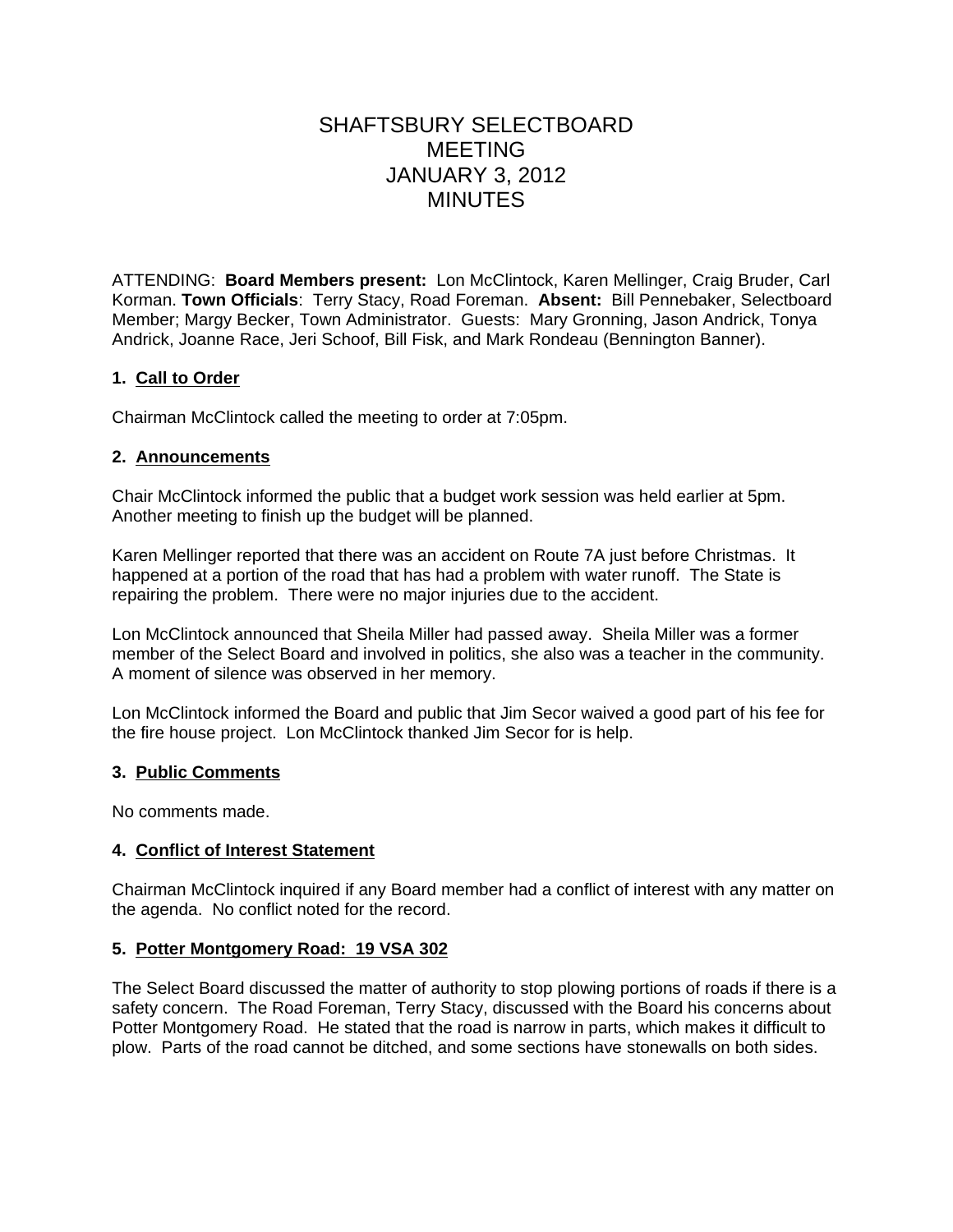Jason Andrick, a property owner on Potter Montgomery Road, would like the Town to continue plowing. Jason Andrick stated that they are fixing up their house and would like to be able to do so during the winter months.

Chair McClintock stated that a site visit will be necessary to determine if there is a public safety issue. A public hearing will be announced to share their findings with the public.

### **6. Liquor License Renewal Applications-Paulin, Inc., Shaftsbury Country Store**

**Craig Bruder made the motion to approve renewal of tobacco license for Shaftsbury Country Store. Carl Korman seconded. Motion carried 4-0.**

**Craig Bruder made the motion to approve renewal of liquor license for Shaftsbury Country Store. Carl Korman seconded. Motion carried 4-0.**

**Karen Mellinger made the motion to approve renewal of tobacco license for Paulin, Inc. Craig Bruder seconded. Motion carried 4-0.**

**Karen Mellinger made the motion to approve renewal of liquor license for Paulin, Inc. Carl Korman seconded. Motion carried 4-0.**

### **7. Grand List Errors & Omissions**

There is a 2011 Grand List correction for property #180102.1 from \$365,400 to \$304,300 at 551 West Rod & Gun Club Road. There is a tax credit of \$906.37.

**Craig Bruder made the motion to approve the change to the Grand List for 551 West Rod & Gun Club Road. Karen Mellinger seconded. Motion carried 4-0.**

#### **8. Computer Network – Town Offices** Tabled

### **9. Facilities Planning: New Town Garage**

The Facilities Committee visited the new garage in Wilmington. The total cost of their garage was \$900,000. A field trip to Stratton's new garage is planned; no date has been set. The Board discussed the need for an energy efficient building that will last.

## **10. Town Administrator Report**

Tabled

### **11. Other Business**

Lon McClintock stated that the community appropriation requests will be put on the ballot. All organizations are required to submit an application for their request. A new request from the Bennington Free Clinic for \$1,000 has been submitted. Karen Mellinger will check with the clinic to confirm that Shaftsbury residents are served and how many use the clinic.

A new request from WBTN a nonprofit community radio station has request \$5,000. The Board discussed the interest the station has had in Shaftsbury and their help with Storm Irene.